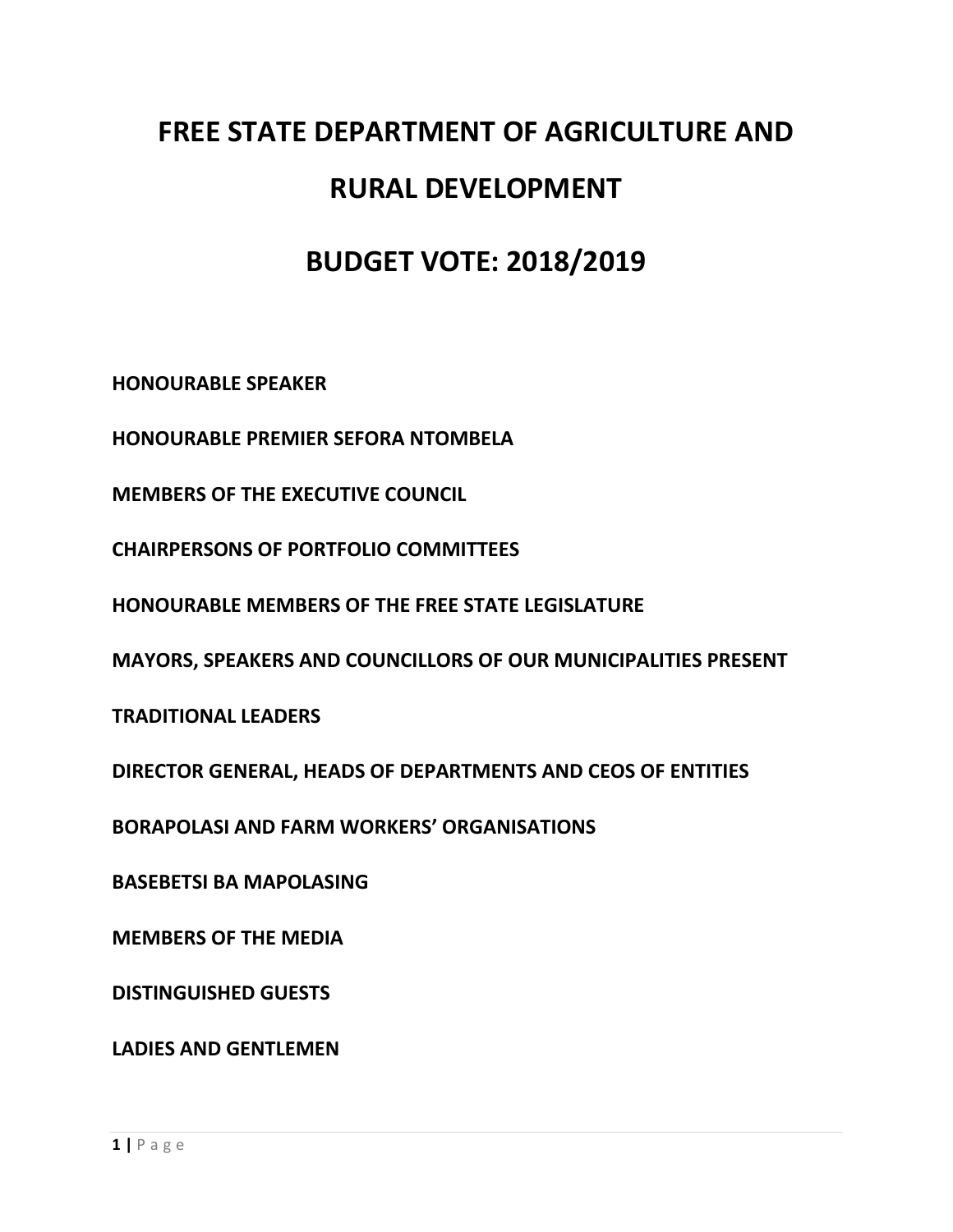- *1.* **Honourable Speaker,** I am deeply humbled to stand here to present this Budget Vote for the Department of Agriculture and Rural Development in order to oil our machinery to position the department as a necessary fulcrum in the Industry.
- **2. Honorable Speaker**, as we celebrate the life of the stalwart and the heroine of our struggle, Me Albertina Sisulu, we do so with vigour enthusiasm because this Provincial government is commanded by Mbhokodo, Me MaNtombela. Like Manthatisi who commanded the Batlokoa warriors to the battlefield, like Emily Hobhouse who demonstrated compassion that characterise the woman's heart, like Charlotte Maxeke, Katie Louw, Georgina Taaibosch and Maria Molisapoli who filled the frontline trenches for women's rights, like Winnie Mandela marshalling masses to render Apartheid system unworkable, like Makhosi Nyoka, Lindiwe Mthembu, Phila Ndwandwe and Nontsikelelo Cotoza whose heroic deeds have left an indelible mark in the hearts of all freedom fighters that women are at the cutting edge of every struggle. In the same spirit, Me MaNtombela shall lead her team of soldiers to fight against the scourge of poverty, unemployment and underdevelopment. Agriculture is strategic as a weapon to fight these struggles. **Mme o tshwara tipa ka bohaleng!**
- **3. Honourable Speaker,** as we celebrate the 100 years of Nelson Mandela, we have to bring the new normal in the way in which we have been delivering services to communities. We have to be driven by that spirit of selflessness and service to the people.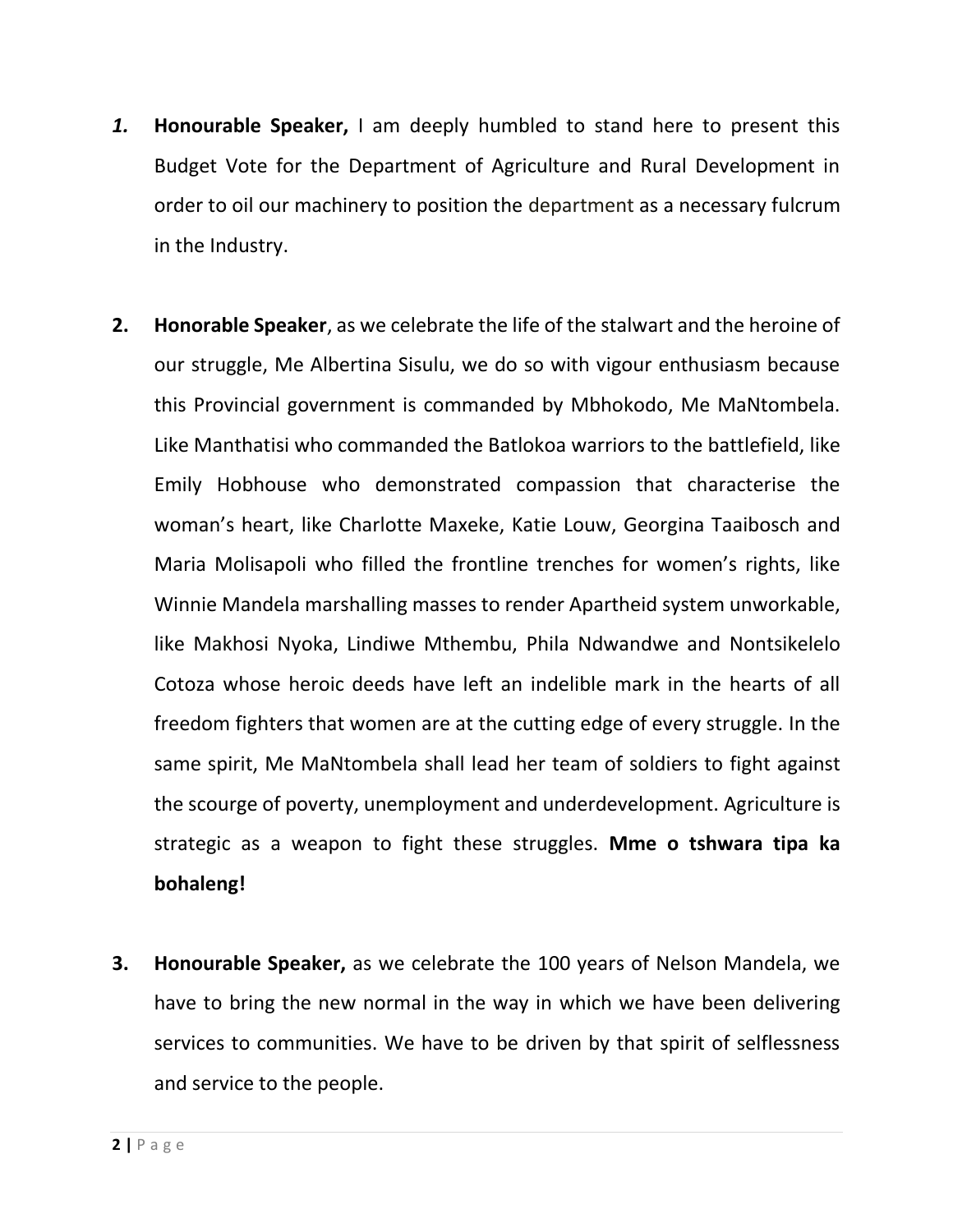- **4.** As we are assembled here today, it is just a couple of hours to commemorate a historic day in life our nation, Freedom Day. This day came about through the supreme sacrifice by Chris Hani. The day symbolises the sacrifice by many many martyrs who laid down their lives or for us to live free and enjoy prosperity in this land. We dare not fail their sacrifice but serve the people to the best of our ability.
- **5.** Flowing from January 8 statement, as well as the State of the Nation Address by, His Excellency, **Matamela Cyril Ramaphosa,** he indicated that we should pursue the enormous potential of agriculture in order to promote industrialization, job creation and transformation of the economy. Therefore, we are expected to modernize agricultural production and develop substantial pool of skills in the sector to improve food security, develop agro processing, manufacturing from agricultural inputs and also increase exports. This can be realised by working with farmer s and all stakeholders.
- **6.** We can realise this vision if we rid our society of crime on farms. The intolerable murder of farmers negatively affects the agricultural industry. Farmworkers who contribute immensely in development of the Industry also deserve to be treated like employees in other industries.
- **7.** In efforts to encourage people to produce food for themselves, we have an annual programme Provincial Hlasela Tlala Ka Diratswana Awards, initiative by Mamiki Qabathe in recognition of the robustness of this programme the National Department of Agriculture Forestry and Fisheries hosted the World Food in Qwa-Qwa last year. The Department should provide the socio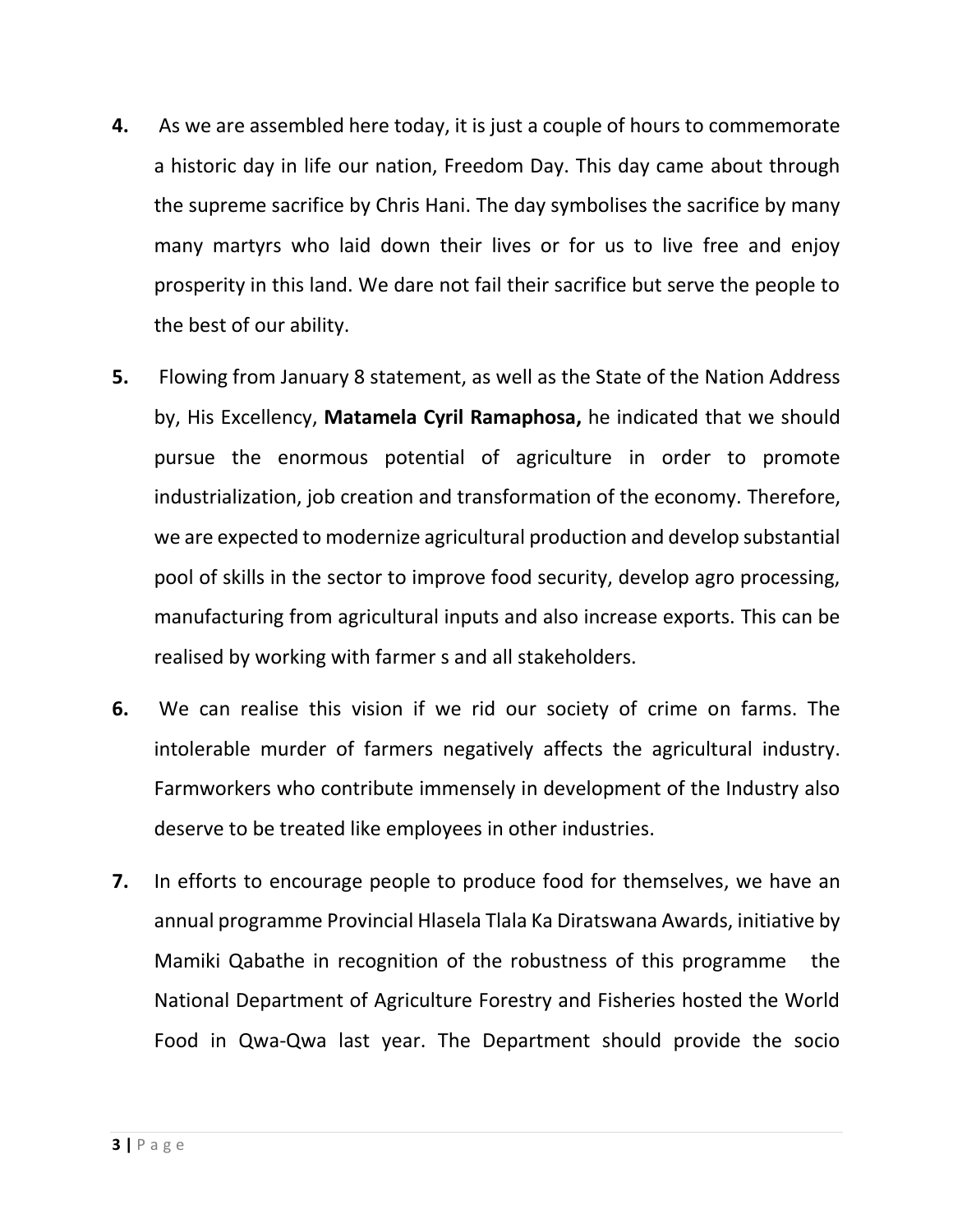economic impact of this programme in Food Security and to what extend it has developed these producers to increase their production.

- **8.** On **Fetsa Tlala** we have delivered **1 152** livestock which include **759** cattle, **206** sheep and **187** goats, benefiting **21** farmers including Verkeerdevlei commonage farmers. We have extended a helping hand by supporting our farmers to plough and plant **2 168** hectares of maize, soya beans and vegetables. The Department has not done enough to follow up on assistance to ensure that this investment turns around the lives of small scale farmers towards commercial farmers. In this case also we must provide measurable impact of the programme.
- **9. Honourable Speaker,** women are very good with grouping themselves with one vision to invest for the future. This is demonstrated in women Corporative called Ficksburg Ladies Asparagus. We therefore call upon other women groupings involved in this industry to emulate these pathfinders and turn their lives around.
- **10.** As the department we are working tirelessly to rehabilitate and protect Agricultural land in order to improve the production as a result we have eradiated invader species such as Slangbos and Satanbos on **6 721** hectares. We also aware about the challenges faced by farmers in the Zastron area whose land is infested by these invader species.
- **11.** Honourable Speaker the transferal of Karee Nursery from DESTEA to our department last year came as a boost. We will assist in using the facility in growing seedlings for farmers and should work closely with our Research.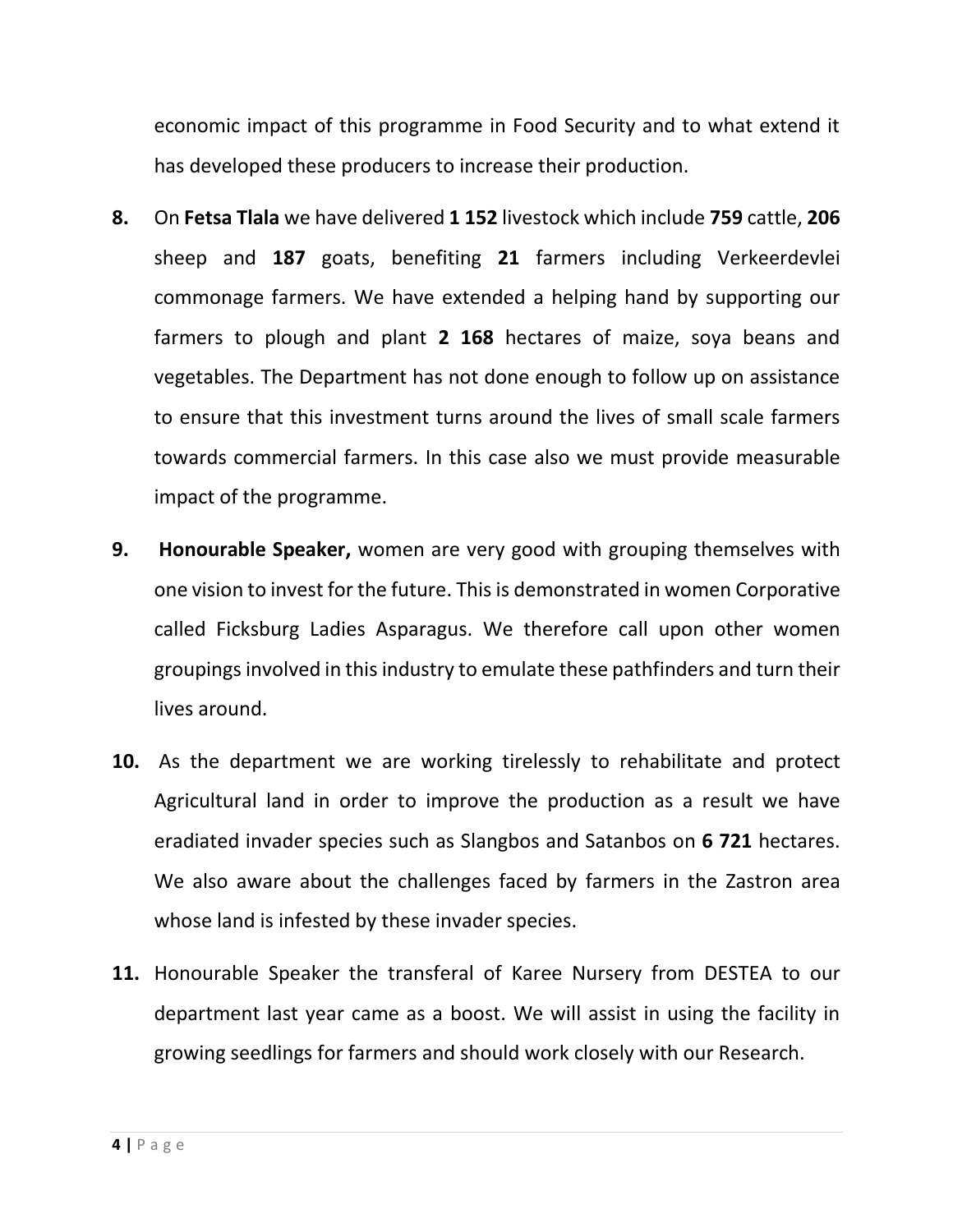- **12.** We are making an effort to fulfil Veterinary Services needed by communities and farmers by recruiting and training more professionals in this field. We are going to equip our veterinary facilities with necessary equipment to be able to fulfil this goal.
- **13. Honourable Speaker,** this effort will go a long way in assisting the province to strengthen disease surveillance, prevention as well as disease control programmes and intervention. We do this in collaboration with our sister departments, at the moment we are dealing with listeriosis cases working together with Health department, the same way as we do during other outbreaks such as African Swine Fever and Highly Pathogenic Avian Influenza.
- **14.** Last year we recruited **30** Extension officers to increase capacity in extension services much needed by the sector. This resulted in assistance to **2 119** Small holder farmers through extension and Veterinary services, engineering and economic support.
- **15.** Honourable Speaker through Operation Phakisa we are committed to commercializing black farmers to this end we have supported **11** black farmers with the intention to support at least **50** black farmers for the period of 5 years.
- **16.** In order to reposition the Free State province for Agricultural Value Adding and processing towards 2030 we have hosted the Agro Processing Summit and we have approved the identification, planning and designs for five Agri-parks in order to promote Agricultural manufacturing and marketing. I wish to confirm that we are currently in the process of finalizing feasibility studies and business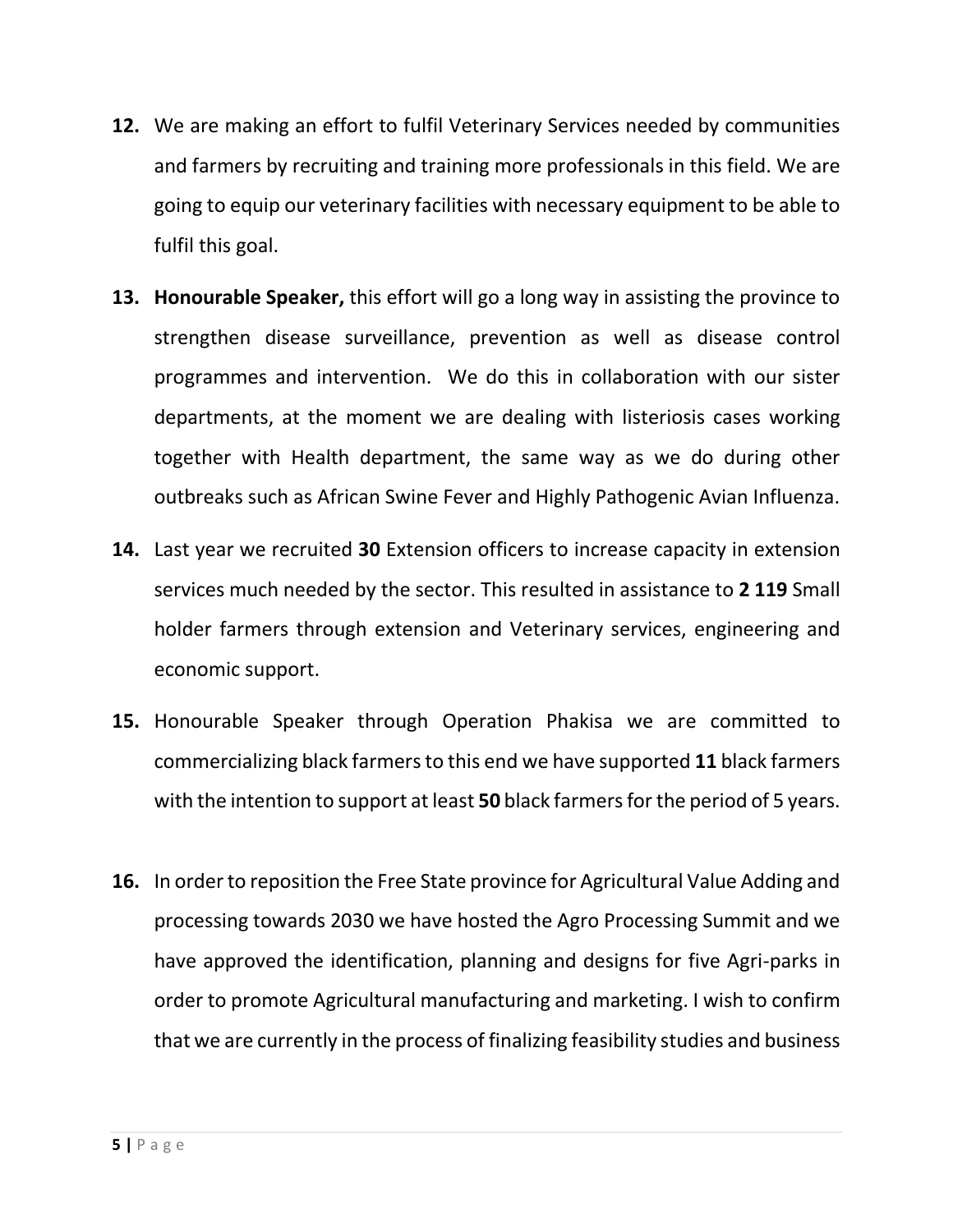plans to develop, fertilizer plant, feeding plant, meat deboning facility, grain breakfast production facility to produce cereals, feedlot and beef abattoir..

- **17.** Furthermore we will continue to enhance the strategic leadership and establish partnership because it is very critical if we are to turn the economic growth of the province around and we restore credibility within the sector.
- **18.** We pledged to improve skills and knowledge in the sector and we have achieved **142** diploma graduates and **6416** skills development beneficiaries, and **42** officials received bursary opportunities in the current financial year, whilst bursaries from previous years to **85** officials are still being maintained. We also provided **123** bursaries to students to study in scarce agricultural related fields, such as Veterinary Science, Veterinary Technology and Engineering.
- **19. Honourable Speaker**, for the Youth in Agriculture we have afforded **173** students to study internationally since 2014. We are proud to announce that three of those have already obtained their Masters qualifications and as we speak, they have been placed in the Department. Other **16** Masters students will be completing their Masters qualifications this coming July
- **20.** Honourable without our foot soldiers there can be no meaningful impact in improving the lives of the mases. In this instances we ref to the employees of the department, we therefore have to ensure that they have tools of trade to be able to provide professional and quality services to the people. We shall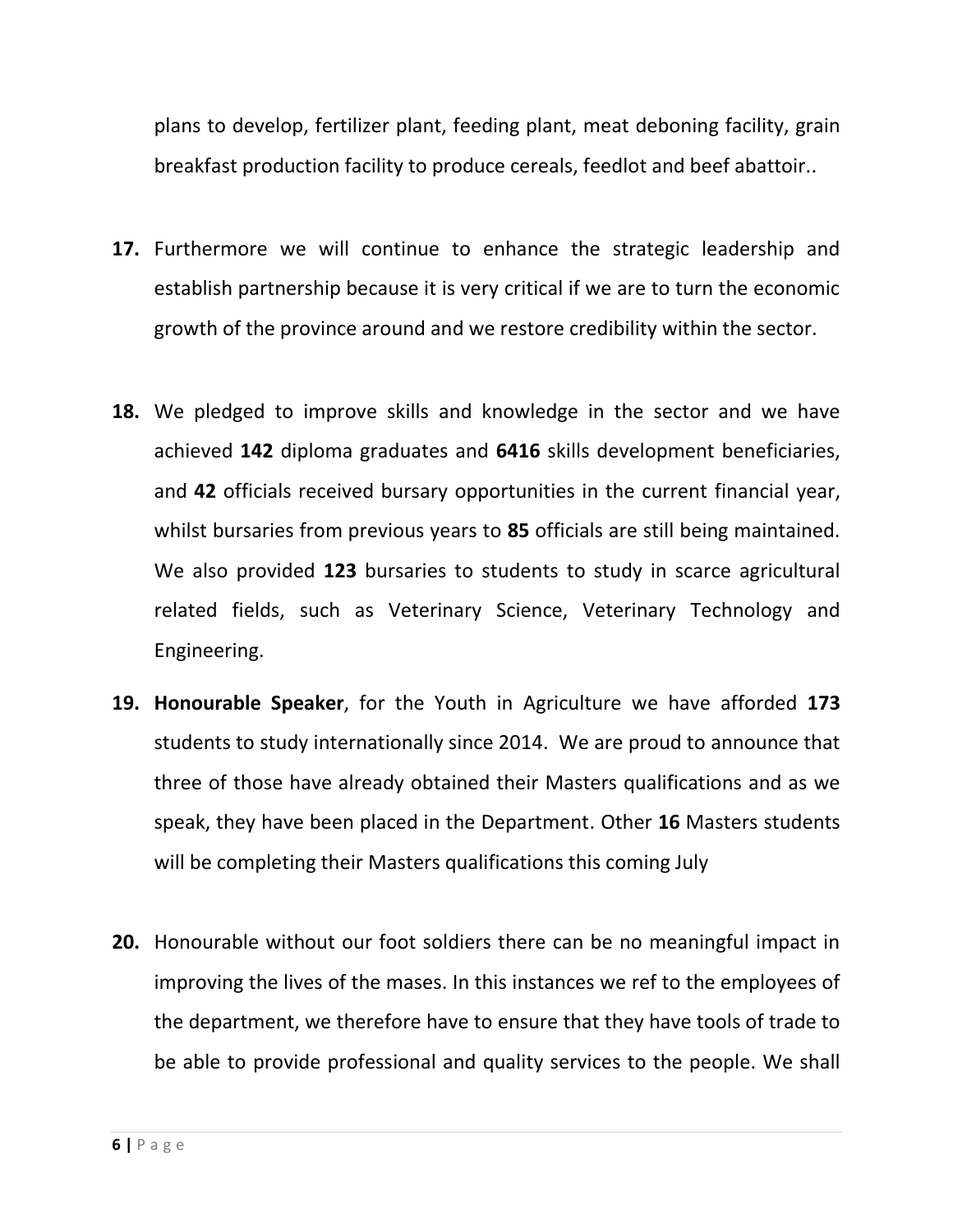ensure that the budget addresses these needs and align the organizational structure to meet the goals of the department.

- **21.** It is within this context that we declare that we are ready to positon the department appropriately in the Agricultural industry and set its wheels ready as an instruments for Rural Development.
- **22. Honourable Speaker,** we are engaging with the department of Rural Development and Land Reform to ensure programmes of the two departments find cooperative expression through projects in addressing challenges facing the communities. We must work hard to fulfil our goal of turning Cornelia, Tweeling and Tweespruit in to areas symbolizing Agri-Villages. They should turn their resources and build their local economies.
- **23. Honourable Speaker**, the department has received a budget allocation of **R810 479 million** for the 2018/19 and the overall increase to the departmental fiscal allocation is **5.2%**. Our core programmes under CASP, Ilima/Letsema, Land Care and Mohoma Mobung have been allocated R316 304 million for this financial year.
- **24.** As announced in the Premier's State of the Province Address, we will also improve farm production sustainability through provision of production inputs, skills development and technical support. The department has set aside R5 million from Ilima/Letsema grant and R6 million from Equitable share for the mechanization support programme. This is to ensure that tractors are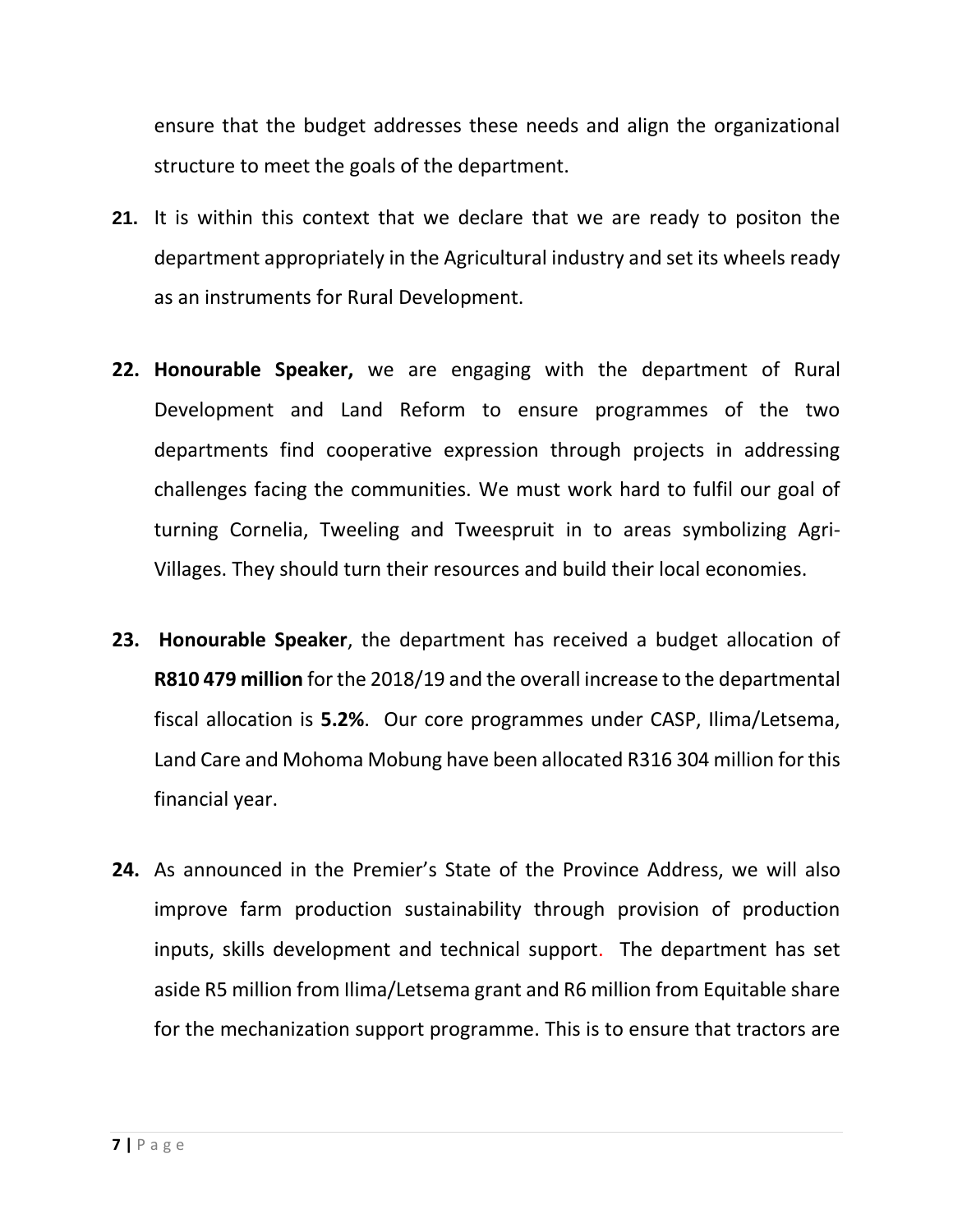ready during the planting season and our Mechanisation Cooperatives are fully functional.

- **25.** The department is intending to commercialize 50 black farmers in the province within the next five financial years starting from current financial year. This will translate to **250** black commercial producers to be commercialized by the end of 2021/22 financial year. This can be achieved through CASP and ILIMA/LETSEMA grants, Mohoma Mobung working closely with key roleplayers such as Land Bank, IDC, DTI, DRDLR and Commodity Groups etc.
- **26. Honourable Speaker,** the Livestock sector has a huge potential in agricultural economic growth as it contributes 4% of global value of agricultural output, it supports livelihoods and food security for almost billion people – globally. Due to the fact that our province is suitable for extensive beef and sheep production, we have set-aside R40 000 million to support livestock production and value chain in Thabo Mofutsanyana district municipality. This should be done working together with Marena.
- **27.** With regards to Maize production, almost 90% of maize in South Africa is produced under dry land condition and the remaining 10% is under irrigated conditions, therefore the Free State, being one of the three provinces such as Mpumalanga and North West, participate largely in the production to account for approximately 83% of the total production combined.
- **28.** At the moment, the usage of soybean products is showing growth because of the health benefits associated with it, its consumption in the country is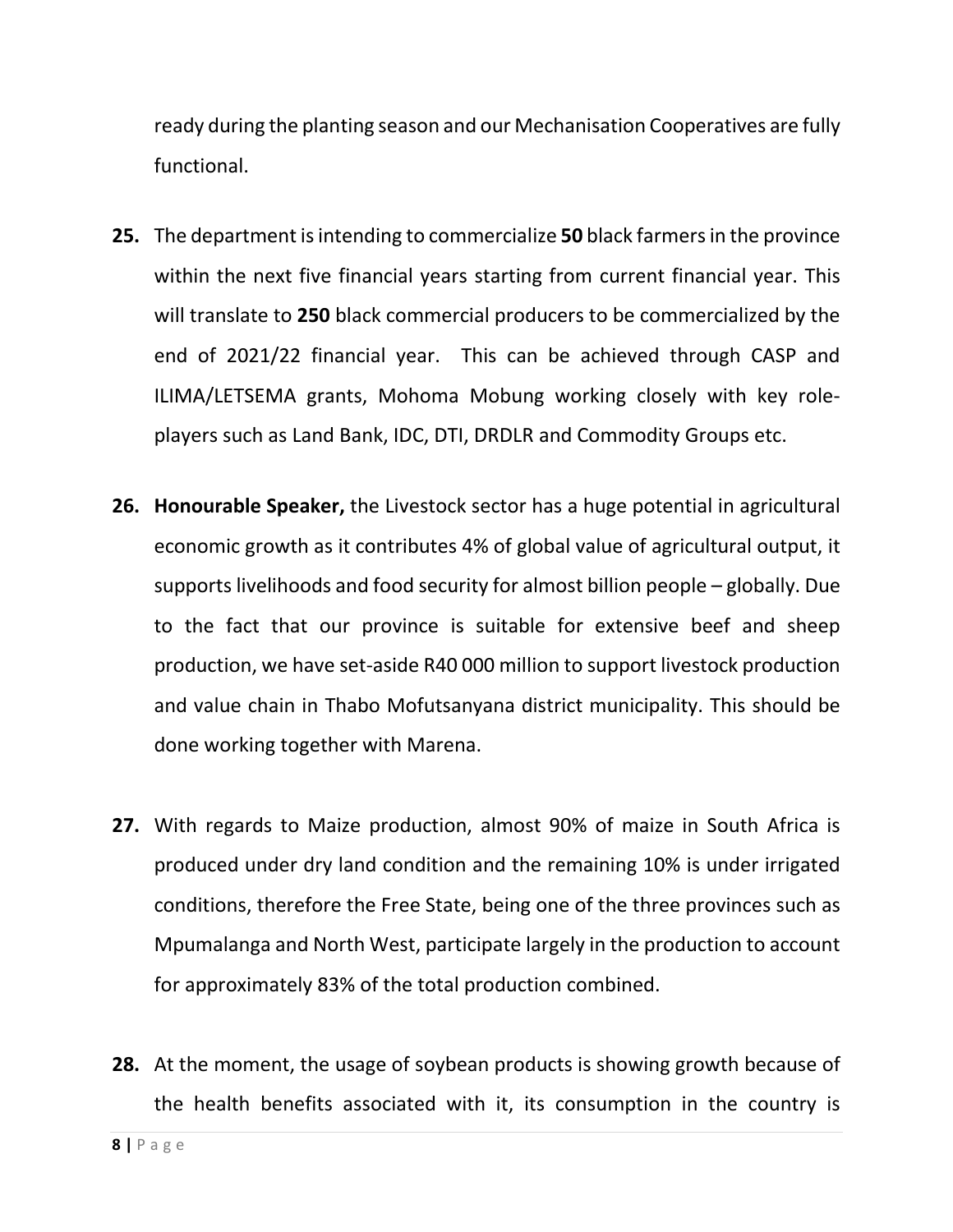estimated at 32% for oil and oilcake, 60% for animal feed especially in the broiler, including egg industries and 8% for human consumption. Therefore we have set aside R14 045 million to support grain farmers to plough and plant more than 2500 hectares.

- **29.** The department will continue to support the Food Security programme, through initiatives such as the Female Entrepreneur Awards. In addition we will work closely with the National Department of Agriculture and Forestry Fisheries to ensure that we complete the Baseline Food Security Socio impact study in this financial year and we have set aside R18 502 million in order to achieve this mandate.
- **30.** Our Traditional leaders have a critical role to play in Agriculture and Rural Development as custodians of communal land for the benefit of the people and food security. We therefore pledge to work together with them to initiate sustainable and commercially viable projects. For this initiative, we have set aside R7 million to effectively implement one Household—two Dairy cows programme around Thaba Nchu and Kgolokoeng. We will also continue with our program of turning Tweeling into an Agri-village, as we had resolved previously, by including it in this program and providing pother supporting instruments to make this a success. We started in Cornelia, and we have to monitor and evaluate the projects running there in order to make the program successful.
- **31.** We shall intensify collaboration with institutions of Higher Learning and other Skills development providers, as we upgrade the standards of teaching and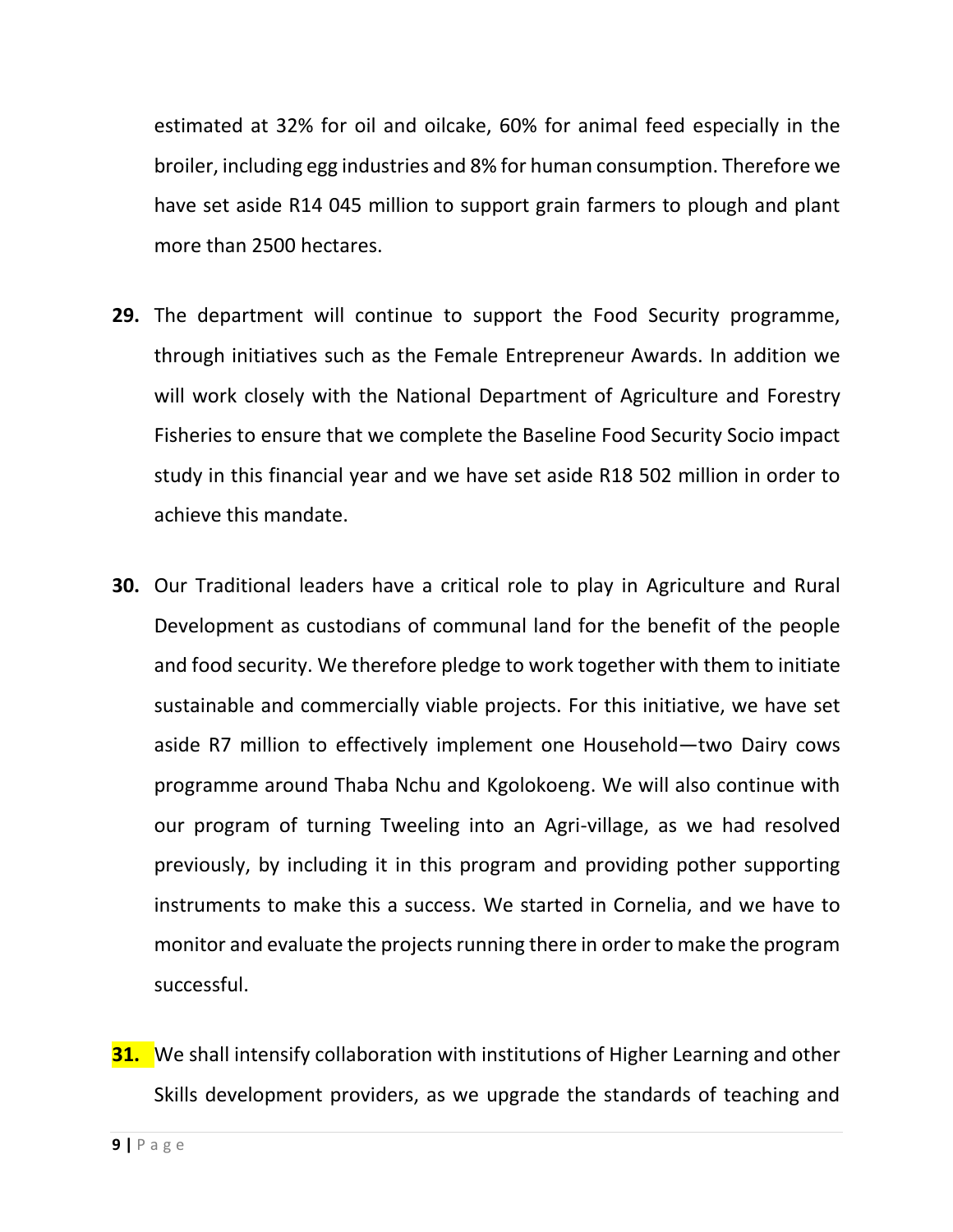learning at Glen College of Agriculture. We will also support **52** diploma students and provide **1 380** skills development opportunities for our farmers, students, and field workers. We will expand training and skills development initiatives and create opportunities for unemployed graduates. As a result, we have agreed with Agri-business and commercial farmers to absorb 120 unemployed graduates for a period of two years. They will be placed to get work experience in various enterprises and that program will be fully funded by government and coordinated by Agri-Free State.

- **32. Honourable Speaker,** we are committed to the open-door policy when coming to enrollment of our students and we fully appreciate the socio economic challenges that are confronting parents, especially those who are earning less than **R350 000 per annum.** It is for this reason that we will ensure that we are ready for the fourth industrial revolution in the sector and that public funds are made available for free education and skills development. Revenue enhancement opportunities are critical for the financial sustainability of any institution and we have identified areas with opportunities to expand the Departmental revenue collection and contribution. About **R 9 million** has been set aside for Karee Nursery upgrade; **R21 677 million** for Glen infrastructure upgrade and **R8 598 million** for College Revitalization. In this financial year we will invest in developing feasibility and business plans towards realizing the improvement of our revenue.
- **33.** Allow me to announce that in September this year, the Free State Province shall host the 8<sup>th</sup> bi-ennial National Land Care Conference which seeks to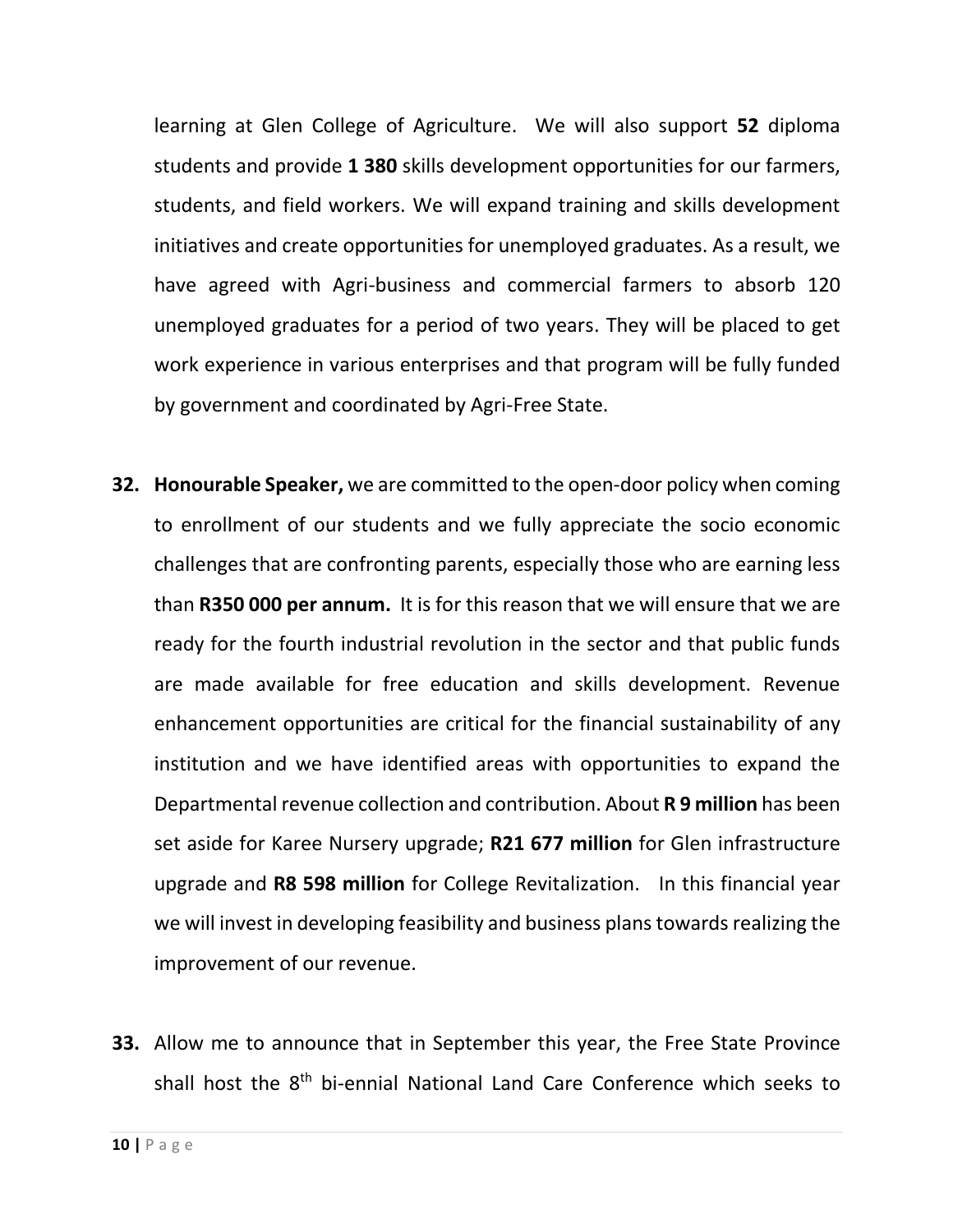address the challenges of local management on farms, communal land and commonages. Furthermore, the conference will focus on sustainable job creation, conservation agriculture, awareness towards challenges created by alien plants and enhance partnerships towards total community awareness and involvement.

- **34. Honourable speaker**, I therefore present before the house the budget vote of the Department of Agriculture and Rural Development for the financial year 2018/2019, which seeks to achieve strategic goals of the department.
- **35.** As I conclude, I take this opportunity to thank my organisation, the African National Congress and its alliance partners in guiding us to be of service to the people.
- **36.** Our responsibility to the people is an honour to serve, we have to ensure that whatever is done has the credence of the people. Che Guevara noted by saying that: '*The road is long and full of difficulties. At times we wander from the path and must turn back; at other times we go too fast and separate ourselves from the masses; on occasions we go too slow and feel the hot breath of those treading on our heels. In our zeal as revolutionists we try to move ahead as fast as possible, clearing the way, but knowing we must draw our sustenance from the mass and that it can advance more rapidly only if we inspire it by our example*.'
- **37.** Let me also acknowledge the unwavering support and commitment by the Management of the Department led by HOD Peter Thabethe for always